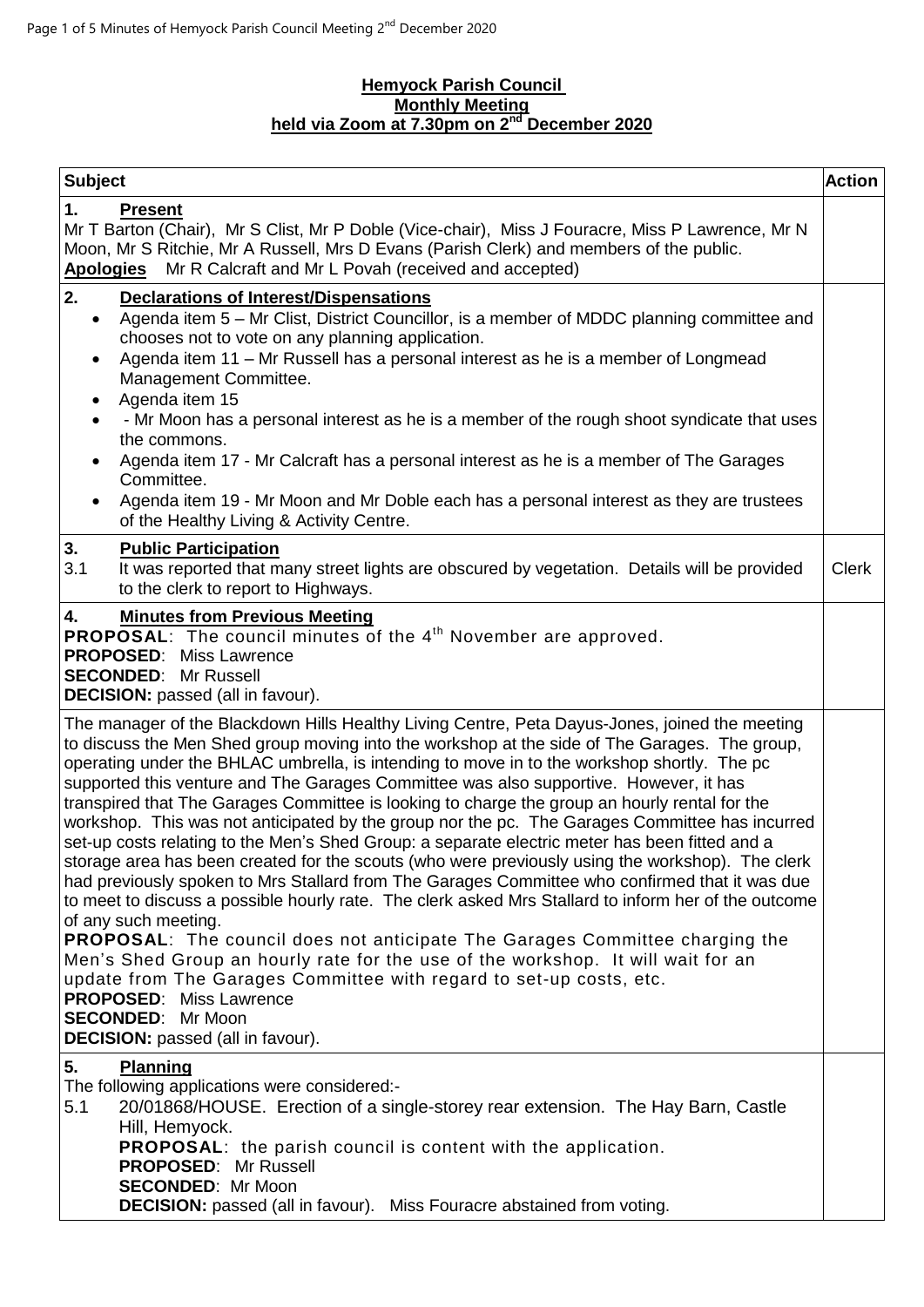## Permission granted noted for:-

5.2 20/01327/HOUSE. Erection of extensions and alterations to fenestration. Byes Farm, Hemyock.

#### **6. Matters Arising**

6.1 MDDC has agreed to fit a new bin at Byes, this is on order. With regard to the turbary, it was agreed to review the situation in 6 months' time to see if a bin is required. In the meantime the clerk was instructed to erect a polite notice asking for any rubbish to be taken home.

## **7. County Council Report**

Councillor Radford circulated the following report before the meeting:-

The Exeter Nightingale received its first COVID-19 patients this week

- Since the beginning of July, the Nightingale Hospital Exeter has been providing local people with fast and safe access to a range of important diagnostic tests. These additional services will now stop at the Nightingale facility to allow the hospital to care for COVID-19 patients. Diagnostic tests will continue to be available to those who need them through existing diagnostic services across the region.
- The 116-bed hospital is designed to provide care for patients with COVID-19 and can support both ventilated and non-ventilated care. Patients with COVID-19 who need the additional services available within an acute hospital will be cared for there.
- At its meeting on 12 November 2020, the Health and Adult Care Scrutiny considered the Report of the Associate Director (Care and Health) Devon County Council and NHS Devon CCG relating to the Finance and Performance Mid-Year Update for Health and Adult Care (Minute 211(b) refers). The Committee discussed the finance and performance of Adult Health and Care, in particular the impact of COVID-19 across the health and care system, and RESOLVED that 'this Committee urges and supports the Cabinet to make representations to the Secretary of State for Health and Social Care, requesting adequate funding (the level of which to be advised by Officers) to manage the remainder of the Covid-19 pandemic; and to address the need for a long-term funding settlement for adult social care'.
- Supporting carers

A [pioneering new project](https://www.devonnewscentre.info/support-to-devon-carers-is-recognised-nationally-its-already-a-winner-says-lead-councillor/) that supports unpaid carers has been heralded nationally and is shortlisted for a prestigious care award. It involves dedicated staff from Devon Carers, a service commissioned by Devon County Council and NHS Devon CCG, working closely with hospital teams to identify situations where carers are involved, and where support for those carers is needed for patients to return home safely, or prevent hospital admissions. DCC officers have been instrumental in driving this work and making it happen.

At 31st October 2020 the level of long term debt remains unchanged at £507.85m. Every year the Council budgets for a Minimum Revenue Provision to set aside cash to then repay this external debt. At the same time, we are then borrowing that cash back, by way of internal borrowing from the Council's cash balances to finance the capital programme. At present we have "over borrowed" from cash by some £60 million, i.e. we have borrowed £60 million from the Council's cash balances, in addition to the external debt of £507.85 million, to fund the capital programme. The ability to internally borrow from the Council's cash has enabled the Council to fund its capital programme in recent years without taking out further external debt and incurring additional interest costs and other capital financing costs.

While cash balances remain relatively high, we can continue to internally borrow to meet our capital commitments and maintain a measured level of future capital investment. However, this may become more challenging if there continues to be growing pressure on both the Council's capital programme and revenue budget, and other calls on cash balances such as the deficit on Special Educational Needs.

Another year is almost gone; I would like to wish you all a happy and healthy Covid-free new year and thank you for all your support. I am here to help in any way I can.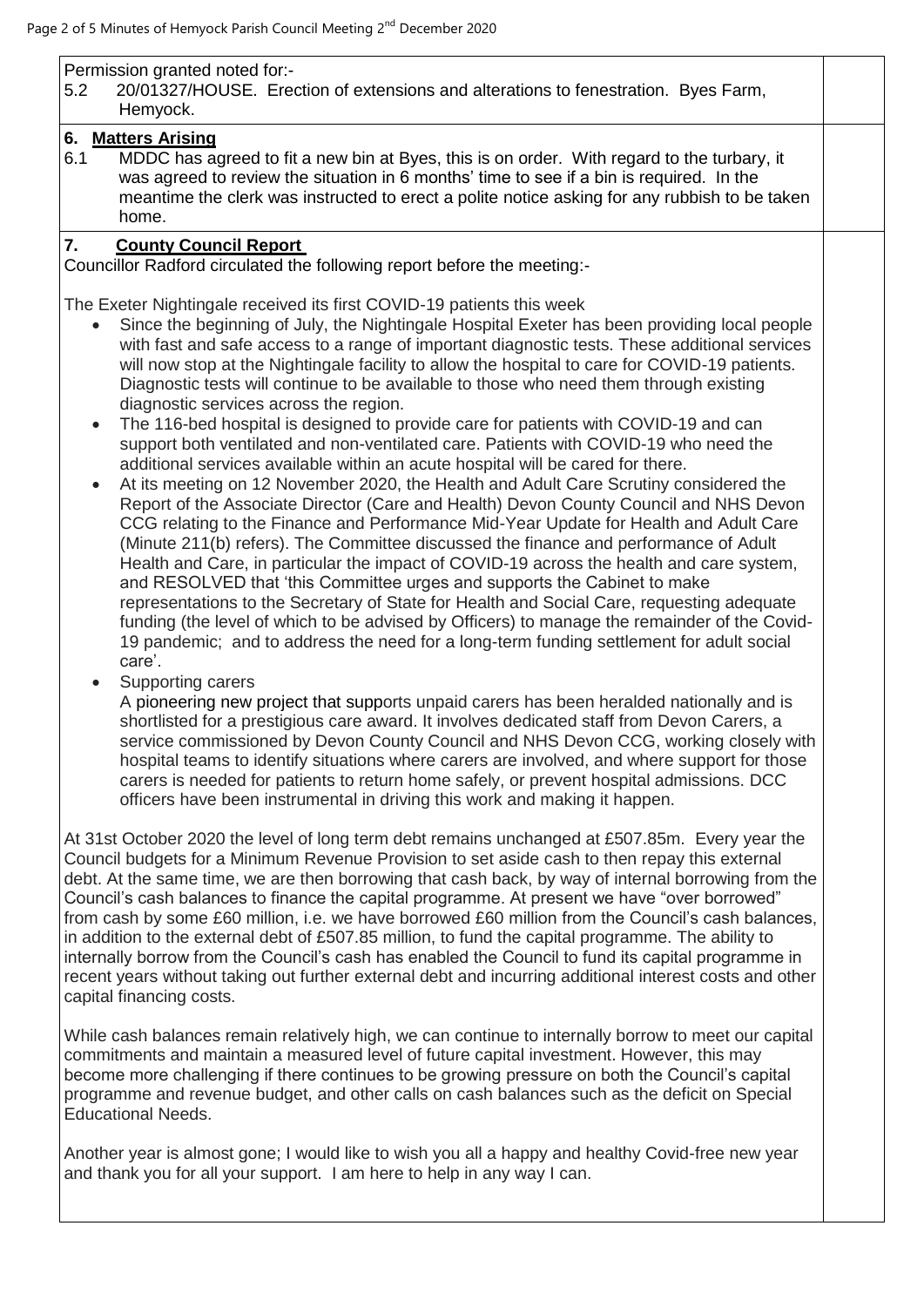Councillor Radford raised the subject of Pencross Hill. He will arrange a meeting after Christmas with the Neighbourhood Highways Officer, the Highways Planning Officer and other interested parties to discuss possible solutions to the problems of HGVs passing on the hill. RR

#### **8. District Councillor Report**

Councillor Clist asked that his update be moved to the end of the meeting and members of the public be excluded due to the confidential enforcement matters he wished to report.

## **9. Finance**

9.1 Income and expenditure and bank reconciliation.

**INCOME**

| <b>No</b> | Amount   From |                           |
|-----------|---------------|---------------------------|
|           |               | 896.23   BHLAC, insurance |
|           |               | 350.00   Pring & Son      |
|           |               | 50.00   Fine Memorials    |
|           | 0.80          | I Interest                |

## **EXPENDITURE**

| <b>No</b> | Amount   | Payee                       | Reason                           |
|-----------|----------|-----------------------------|----------------------------------|
| 1.        | 957.53   | D Evans                     | Wages and expenses               |
| 2.        | 26.34    | <b>HMRC</b>                 | <b>PAYE</b>                      |
| 3.        | 358.00   | I Pike                      | Grass cutting and maintenance    |
| 4.        | 127.50   | K Amor                      | Toilet cleaning                  |
| 5.        | 49.00    | R Taylor                    | Village maintenance              |
| 6.        | 43.46    | <b>NPower</b>               | Toilets, electricity             |
| 7.        | 924.00   | Ashfords                    | Legal advice, commons            |
| 8.        | 480.00   | <b>MJ Drains</b>            | Longmead, drain clearance        |
| 9.        | 12.79    |                             | Reimbursement, paint for village |
|           | R Allard | maintenance                 |                                  |
| 10.       | 8.51     | <b>Brookridge Timber</b>    | Play area, Longmead              |
| 11        | 414.00   | <b>Somerset Fire Safety</b> | Fire assessment, BHLAC           |
| 12.       | 380.00   | R Beaver                    | Longmead, maintenance            |

# **BANK RECONCILIATION**

| Account                         | Amount     |
|---------------------------------|------------|
| HSBC Community a/c              | 477.72     |
| <b>HSBC Deposit</b>             | 94,337.25  |
| <b>Unity Trust Bank current</b> | 100.00     |
| Unity Trust Bank deposit        | 40,905.48  |
| <b>Unity Trust Bank GF</b>      | 710.97     |
| Unity Trust Bank P3             | 1,688.21   |
| Skipton 1-year Bond             | 86,173.70  |
| <b>United Trust Bank</b>        | 78,709.80  |
| Total                           | 303,103.13 |

**PROPOSAL:** that the income is agreed and the above cheques/payments are paid/agreed. **PROPOSED**: Miss Lawrence **SECONDED:** Mr Moon

**DECISION**: passed (all in favour).

9.2 Precept –

**PROPOSAL:** The precept for next year is kept at band D £97.31 per annum. **PROPOSED**: Mr Russell **SECONDED:** Mr Doble **DECISION**: passed (6 for, 2 against). Councillor Clist asked for it to be minuted that he did not support the proposal as he believed the precept should be increased every year by a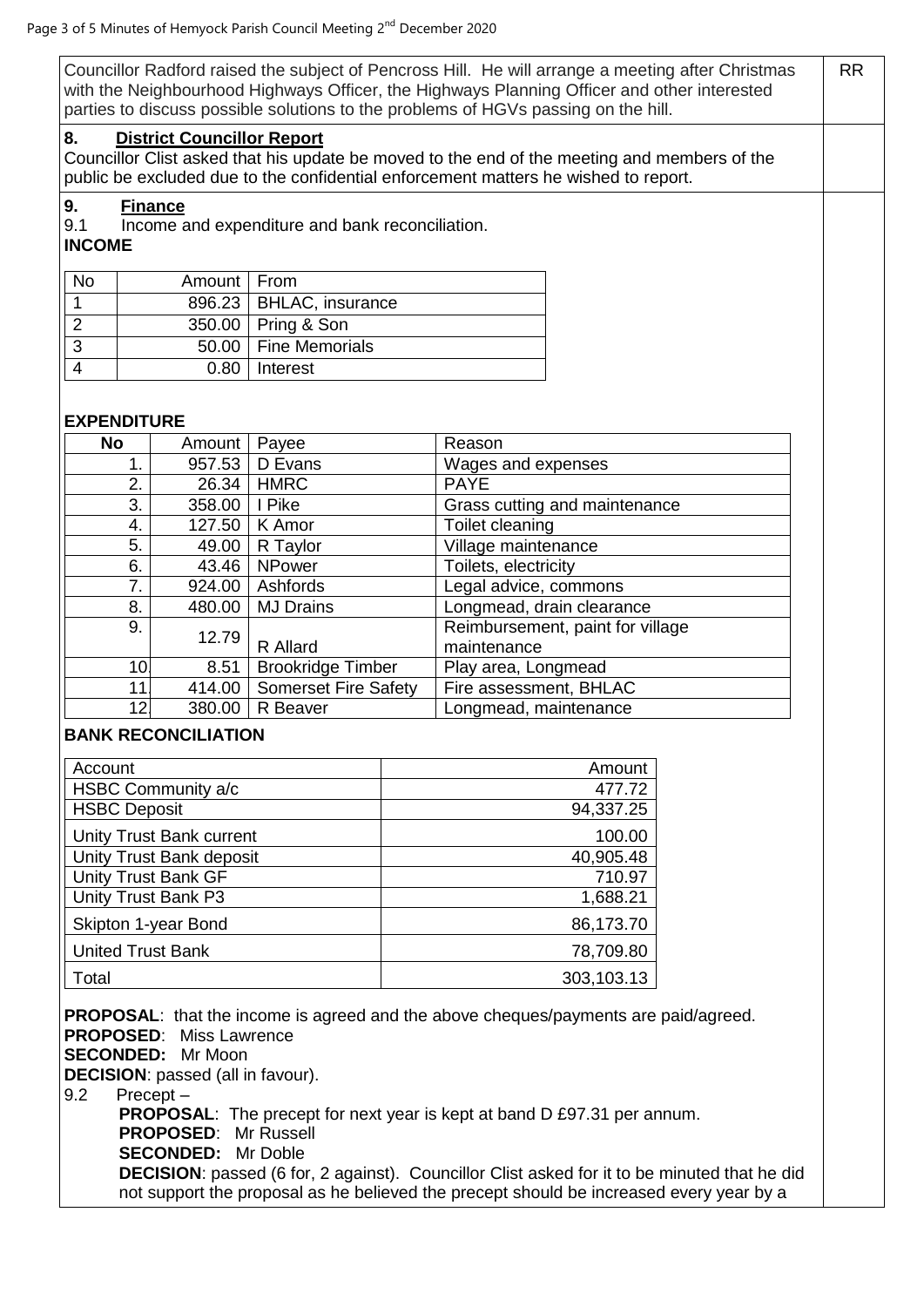|                                                             | small percentage. Councillor Ritchie asked for it to be minuted that he did not support the<br>proposal as he believes that the precept should be reduced.                                                                                                                                                                                                                                                                                                                                                                                                                                                                                                                                                                                                                                                                                                                                                                                                                                                                                                                                           |              |
|-------------------------------------------------------------|------------------------------------------------------------------------------------------------------------------------------------------------------------------------------------------------------------------------------------------------------------------------------------------------------------------------------------------------------------------------------------------------------------------------------------------------------------------------------------------------------------------------------------------------------------------------------------------------------------------------------------------------------------------------------------------------------------------------------------------------------------------------------------------------------------------------------------------------------------------------------------------------------------------------------------------------------------------------------------------------------------------------------------------------------------------------------------------------------|--------------|
| 10.<br>10.1<br>10.2<br>10.3<br>10.4<br>10.5<br>10.6<br>10.7 | <b>Clerk Report</b><br>New bins have been ordered for Longmead but there is an 8 week wait.<br>The drains have been cleared at Longmead and a need for additional work has been<br>identified - quotations for this work will be obtained.<br>Additional quotations are being sought for the leasing IT equipment.<br>Website accessibility work continues.<br>Play area - Lower Greenfield - this is now with MDDC legal department for interpretation.<br>Work to review policies is ongoing.<br>Legal advice was sought with regard to the consequential loss incurred when refurbishing<br>the pump. It was suggested that a claim in the small claims court might be an option. The<br>fee is £105.<br><b>PROPOSAL:</b> The clerk will write to both parties informing them of the council's intention to<br>take the matter to the small claims court if the pc does not receive a satisfactory response.<br><b>PROPOSED:</b> Mr Ritchie<br><b>SECONDED: Mr Clist</b><br><b>DECISION:</b> passed (all in favour). The clerk was asked to clarify the procedure with DALC<br>before proceeding. | <b>Clerk</b> |
| 11.<br>11.1                                                 | Longmead<br>The clerk had spoken to both the contractor and Brookridge with regard to the bridge<br>refurbishment. It was agreed that this would be put back until spring. Clerk will ask the two<br>to liaise and agree a date. If the contractor is unable to commit to a date then the job will be<br>retendered.                                                                                                                                                                                                                                                                                                                                                                                                                                                                                                                                                                                                                                                                                                                                                                                 | <b>Clerk</b> |
| 12.                                                         | <b>Highways</b><br>Nothing to report.                                                                                                                                                                                                                                                                                                                                                                                                                                                                                                                                                                                                                                                                                                                                                                                                                                                                                                                                                                                                                                                                |              |
| 13.                                                         | <b>Cemetery</b>                                                                                                                                                                                                                                                                                                                                                                                                                                                                                                                                                                                                                                                                                                                                                                                                                                                                                                                                                                                                                                                                                      |              |
| 14.                                                         | Nothing to report.<br><b>Footpaths</b>                                                                                                                                                                                                                                                                                                                                                                                                                                                                                                                                                                                                                                                                                                                                                                                                                                                                                                                                                                                                                                                               |              |
|                                                             | Nothing to report.                                                                                                                                                                                                                                                                                                                                                                                                                                                                                                                                                                                                                                                                                                                                                                                                                                                                                                                                                                                                                                                                                   |              |
| 15.<br>organise.                                            | <b>Commons Management Group</b><br>Mr Moon reported that 4 trees had been replaced and several new stakes are required. Mr Moon to                                                                                                                                                                                                                                                                                                                                                                                                                                                                                                                                                                                                                                                                                                                                                                                                                                                                                                                                                                   | <b>NM</b>    |
| 16.<br>16.1<br>16.2                                         | <b>Village Maintenance</b><br>Mr Pike to remove old posts from car park.<br>Floodbridge -<br><b>PROPOSAL:</b> The pc to replace two rotten sections of the floodbridge with GRP decking.<br>PROPOSED: Mr Doble                                                                                                                                                                                                                                                                                                                                                                                                                                                                                                                                                                                                                                                                                                                                                                                                                                                                                       |              |
| 17.                                                         | <b>SECONDED:</b> Miss Fouracre<br><b>DECISION:</b> passed (all in favour). Clerk will ask Mr Povah to liaise with Mr Pike.<br><b>Garages Youth Project</b>                                                                                                                                                                                                                                                                                                                                                                                                                                                                                                                                                                                                                                                                                                                                                                                                                                                                                                                                           | <b>Clerk</b> |
|                                                             | Nothing to report.                                                                                                                                                                                                                                                                                                                                                                                                                                                                                                                                                                                                                                                                                                                                                                                                                                                                                                                                                                                                                                                                                   |              |
| 18.                                                         | <b>Blackdown Hills Parish Network</b><br>Nothing to report.                                                                                                                                                                                                                                                                                                                                                                                                                                                                                                                                                                                                                                                                                                                                                                                                                                                                                                                                                                                                                                          |              |
| 19.<br>19.1<br>19.2                                         | <b>Blackdown Healthy Living &amp; Activities Centre</b><br>Loft insulation is now complete.<br>Car park barrier – various options were considered including:- taking down the wall, metal<br>posts, crash barrier.<br><b>PROPOSAL:</b> The pc constructs a crash barrier to protect the wall from further damage.<br>The crash barrier will not be seen as cars will be parked in front of it.<br><b>PROPOSED:</b> Miss Fouracre<br><b>SECONDED:</b> Mr Russell<br><b>DECISION:</b> passed (7 for, 1 against). Mr Clist was against the crash barrier solution for                                                                                                                                                                                                                                                                                                                                                                                                                                                                                                                                   | NM/AR        |
|                                                             |                                                                                                                                                                                                                                                                                                                                                                                                                                                                                                                                                                                                                                                                                                                                                                                                                                                                                                                                                                                                                                                                                                      |              |